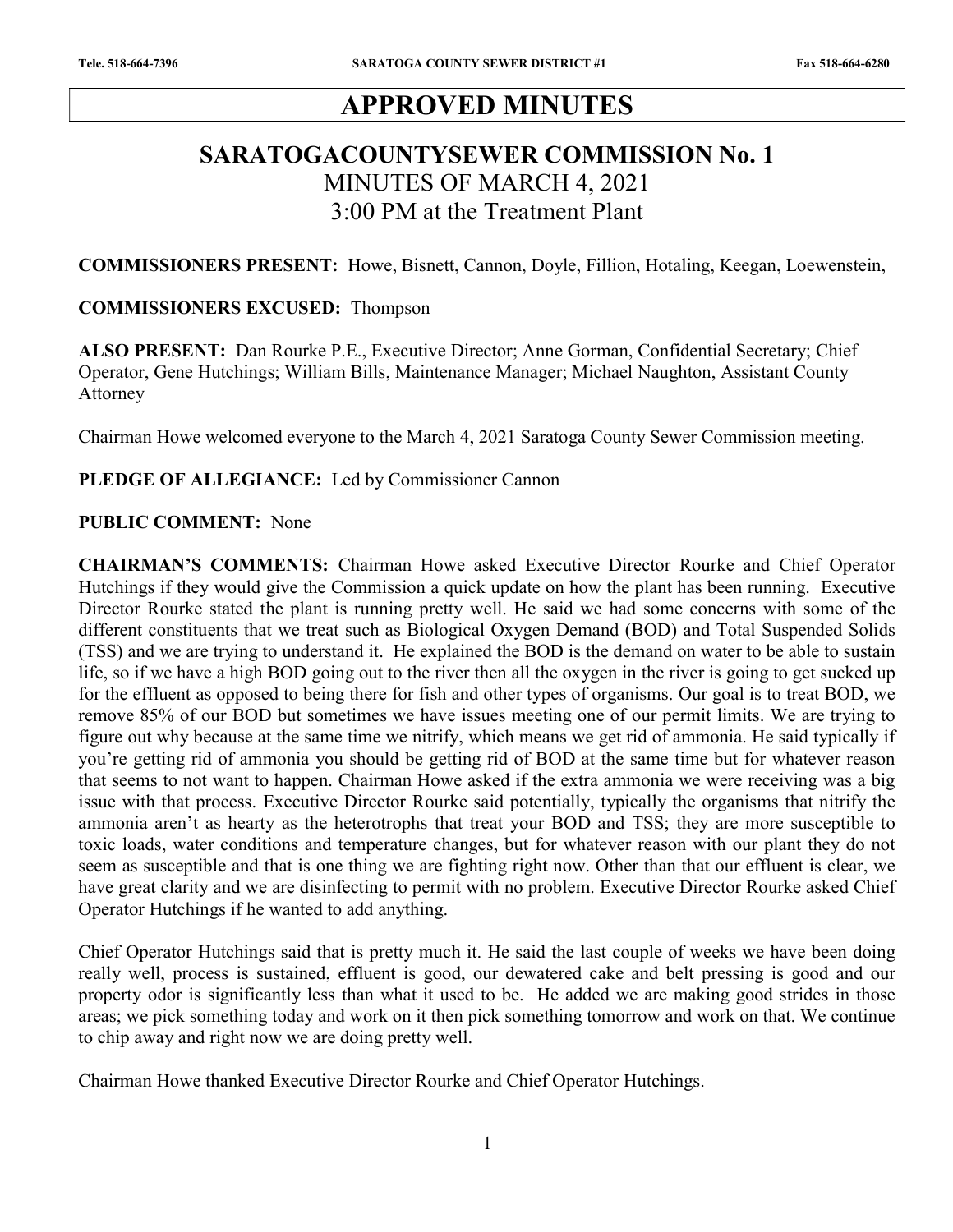APPROVAL OF MINUTES of February 4, 2021. Commissioner Doyle made a motion to approve the minutes of February 4, 2021. Commissioner Bisnett seconded the motion. No discussion. The minutes of February 4, 2021 were approved. 8 Ayes, 1 Absent, 0 Nays.

## 2018 CAPITAL PROJECTS

Regional Biosolids Handling Facility – Executive Director Rourke gave a status update. He said we are still working through the increased costs related to our increased sludge loads because of our new project as well as the possibility of required aeration upgrades at the North Plant. A meeting is scheduled sometime in mid March with the consultant, Arcadis to get a better understanding of what those cost increases may be. He is hoping to have a meeting in late March with the Joint Regional Biosolids Board to go over the results and the projects path forward and he will be speaking to our representatives today after the meeting about that.

Ammonia Related WWTP Upgrades – Executive Director Rourke said with this he was looking for a motion to amend the contract with Barton & Loguidice (B&L). A letter was attached to the agenda packet explaining all of the effort that has been done to get us to where we are currently as well as what is going to be needed moving forward with the design of the facility. The letter states the increased effort required for all of the testing that was needed to define our ammonia-oxidizing bacteria (AOB) growth rate, and the subsequent designs that are going to be required to design the new plant based on all of the preliminary modeling and analysis. Executive Director Rourke said he requested that B&L add the inDense line under additional design services as that technology was intriguing and we wanted to make sure that was at least included in their fee. He added he thought the fee was fair as the construction services were anticipated to be between \$33M - \$34M. All of the work to date for the first task in the amount of \$124,500.00 was for the effort that was put in for the Nitrification Testing, Dynamic Modeling and Sludge Analysis he thought was fair as well. He said this helped us define our Ammonia oxidizing Bacteria (AOB) growth rate to help us choose a path forward between the two options we were looking at: (1) the pilot option we did here for a few months on site and (2) our Modified Ludzack-Ettinger (MLE) MLE option which is what we ended up going with. Executive Director Rourke said before entertaining a motion he wanted to go over the total contract amount.

Executive Director Rourke informed the Commission this motion would be to increase the contract by \$1,468,300.00, raising the total design fee to \$1,574,600.00 which would raise the total contract amount to \$2,027,800.00. He said there was some money in the original contract for design, approximately \$106,000.00 which was stated in the letter and there is some money included for bidding services, construction and inspection services as well that will be utilized in the future. The amendment does not include construction and inspection services currently; this is just for design services and we will still need a construction and administration number in the future based on that design to complete the work. Executive Director Rourke said he did have a certain amount budgeted for this amendment but not all of it; he budgeted \$500,000.00 in the 2021 budget and stated the rest will to need to come from the fund balance. The fund balance after all re-appropriations is approximately \$16,678,794.00, so we would need to appropriate \$968,300.00 for this contract which would then lower our fund balance to \$15,710,494.00. Chairman Howe entertained a motion before beginning a discussion.

Commissioner Doyle said he is happy with our fund balance even if we took that money out but he did not have time to read the lengthy letter and asked if it was logical. Executive Director Rourke said he thought it was based on a couple of metrics it was compare to and a \$33M project you want to assume a 10-12% fee is in the range of \$3M to \$3.5M and it is also an accelerated design. Per our consent order we need 30% plans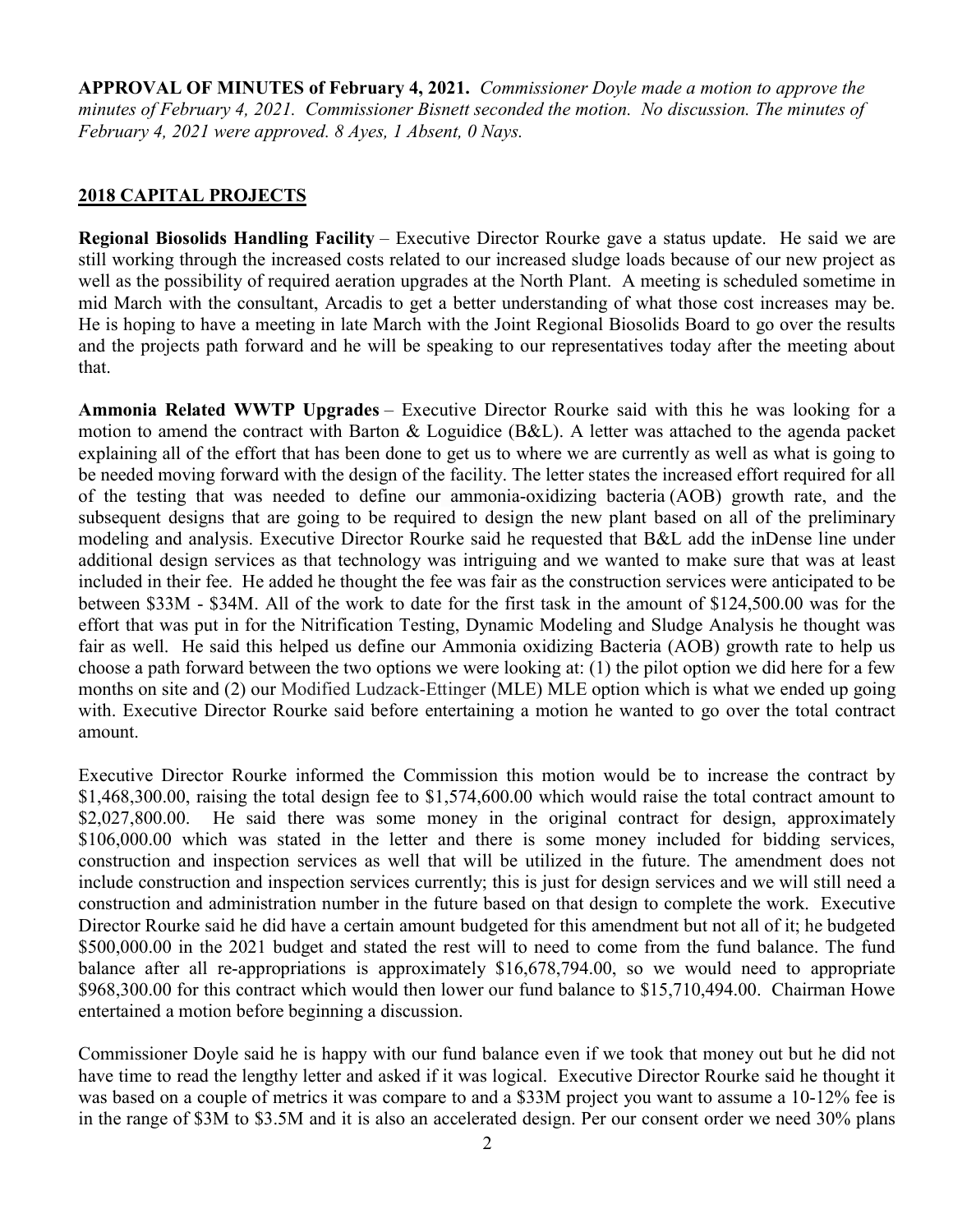and a basis of design report completed by April 30, 2021 which B&L has been working on in parallel with some of the other testing that has been performed. Executive Director Rourke said he thought it was fair.

Executive Director Rourke added the \$968,000.00 will get us a total design to go out to bid. It used to be we would do one resolution for the contract and one resolution for the budget amendment but we can now do it all under one motion now and that would be to approve the contract amendment for \$1,468,300.00 and amend the budget to ensure that project can be funded by appropriating \$968,300.00 from our unassigned fund balance to our capital projects for professional service account. Commissioner Hotaling inquired what the original contract amount was. Executive Director Rourke said the original contract for this around \$283,000.00 but that was originally only for mechanical replacement of our north side aeration system. What ended up happening was our industrial user changed how much ammonia was going to be discharged to us at that time which ended up causing us to have to go through analysis ammonia capacity reports and additional engineering reports for NYSDEC, as well as a consent order, a CORMIX model for Hudson River sampling which then led us to our schedule of compliance. Executive Director Rourke said during all this time we were also learning about all these inhibitive factors in our influent and trying to define the picture. He stated it has literally been a 3 year saga to get to this point.

Commissioner Hotaling expressed his concern for the lack of funding from the industrial user to date. Executive Director Rourke said chemical reimbursement has been negotiated for \$300,000.00, although it is not a large sum of money compared to what we are talking about here but it has been stated that Global Foundries is going to chip in but there are a lot of moving parts with that, including new leadership at the county level that may not necessarily be aware of our situation. Commissioner Hotaling said a megafab is going to be a huge undertaking for this entity and asked where that money would come from. Executive Director Rourke said he can only solve the problem he has in front of him today and the problem he has right now is an engineering analysis in order to treat projections we have in front of us currently with commercial growth, residential growth as well as industrial growth. He said we need to do this design and we need to spend this money. Commissioner Bisnett mentioned an article from Reuters regarding the company that owns Global Foundries and their factory in Germany and Singapore and raising a substantial investment to increase production this year and next year over 20% and the possibility of building a new plant which will increase more ammonia flows and he asked if that was being taken into consideration. Executive Director Rourke said our projections only go out to 2025. Commissioner Lowenstein said it wouldn't be up and running until after 2025, so by then those projections may be out of date. Executive Director Rourke said potentially, all he knows is he has a consent order from NYSDEC that says we have to upgrade our facility and meet pending ammonia limits. Commissioner Loewenstein said we have had that consent order for a number of years, with significant conversations when this was first brought to light and whether or not to hire this consultant. He said to be honest and blunt he was shocked that he was being asked to vote on a \$1.3M proposal and only seeing it for the first time today, and to move \$1M from the fund balance was concerning to him as a Commissioner. He asked Executive Director Rourke if he was confident the consultant could do the job and do it on time. Executive Director Rourke said yes and hopefully. Chairman Howe said this is what we have before us today. We have a motion and we have a second and he asked Confidential Secretary Gorman to call the roll.

Commissioner Cannon made a motion to forward a recommendation to the Board of Supervisors to authorize the chairman to execute a change order with Barton and Loguidice, D.P.C. in the amount of \$1,468,300.00 increasing the total design fee to \$1,574,600.00 and the total current contract amount to \$2,027,800.00 for the required upgrades for the Wastewater Treatment Plant to handle increased ammonia loading from residential and commercial growth as well as industrial discharges to ensure we meet our SPDES permit effluent limits. Commissioner Doyle seconded the motion. Discussion involved the proposal and amendment amount, the budget and fund balance amounts, worked completed to date and work required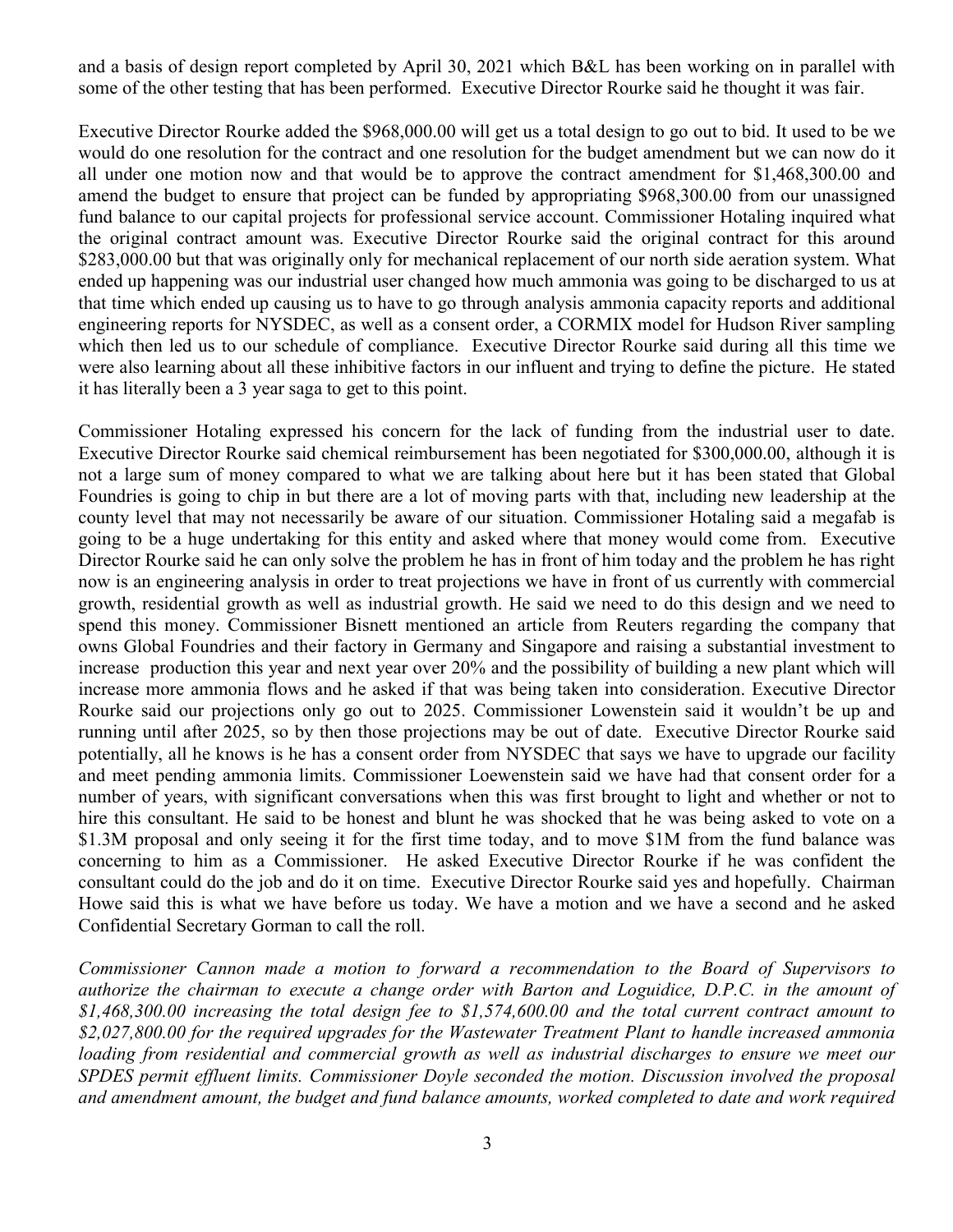to be completed per our consent order deadline wit NYSDEC. Motion passed: 4 Ayes, 1 Abstain, 3 Nays, 1 Absent.

Commissioner Doyle said his big concern was he really didn't understand enough about it and it's a gigantic increase. This is more money than we've had for a long time in our fund balance so for him it is not based on that money but it is a lot of money and at some point in time we need to enter into negotiations to get some of the residents' money back. He added it needs to be done, even if we didn't have Global Foundries. Executive Director Rourke agreed and said if he didn't do a good enough job explaining meeting after meeting that there was going to be a fee increase then he apologized for that. Commissioner Doyle said he didn't have time to read the proposal and needed a little more time and that was why he said no and was afraid to move ahead. Executive Rourke said sure and anytime he wanted to reach out to discuss to feel free to do so.

Commissioner Fillion asked what other alternative is there if we didn't do this. Executive Director Rourke said we would have to go out for a proposal from other engineering firms, give them all the information that this firm has already put together to understand, then get a price based on that information to do the hard design based on the information in all the reports. He said frankly we just don't have time for that.

Commissioner Keegan said it was mentioned that the County Administrator was new and not aware of this situation and asked if it would be wise to have him come down to the plant and explain the situation and what we are facing with Global Foundries. Executive Director Rourke said he has plans to do that and has reached out to the Acting Deputy, Jason Kemper to let him know he was going to generate an email so that he is aware of this situation as well as our joint project with Albany County as both are a little unique and offer up a meeting.

## 2019 CAPITAL PROJECTS

Knox Woods (HM) and Riverside #1 (ST) Pump Station Upgrades – Executive Director Rourke said the contractor is going to start construction this month. After discussions, the contractor was okay with the weather delay and not going to be searching for any additional charges from what he understood and the project is slated to be complete by early summer. Commissioner Hotaling inquired about the equipment schedule. Executive Director Rourke said all of the equipment is in and we are all set.

## 2020 CAPITAL PROJECTS

Environmental Benefit Project (EBP) – Executive Director Rourke said the contractor is awaiting warmer temperatures and hopefully next week looking to pull the large conductors. A current planned interconnection date is set for March 18, 2021. He said all the banks and ballasts are done and now it is just connecting wire to wire. Chairman Howe said please take a look to the south and check it out, it's pretty neat.

Storage Building/HVAC and Roof Replacement Design – Executive Director Rourke reported we received a bid price for the AHU-5. This was the unit that had failed and we were trying to replace on a little bit quicker schedule than the rest of that project. That bid price came in at \$96,980.00 and we are going to award to that vendor. It is an approximate 8 week lead time. He said we are also currently out for an install bid for that piece of equipment that is going to be opened on March 18, 2021.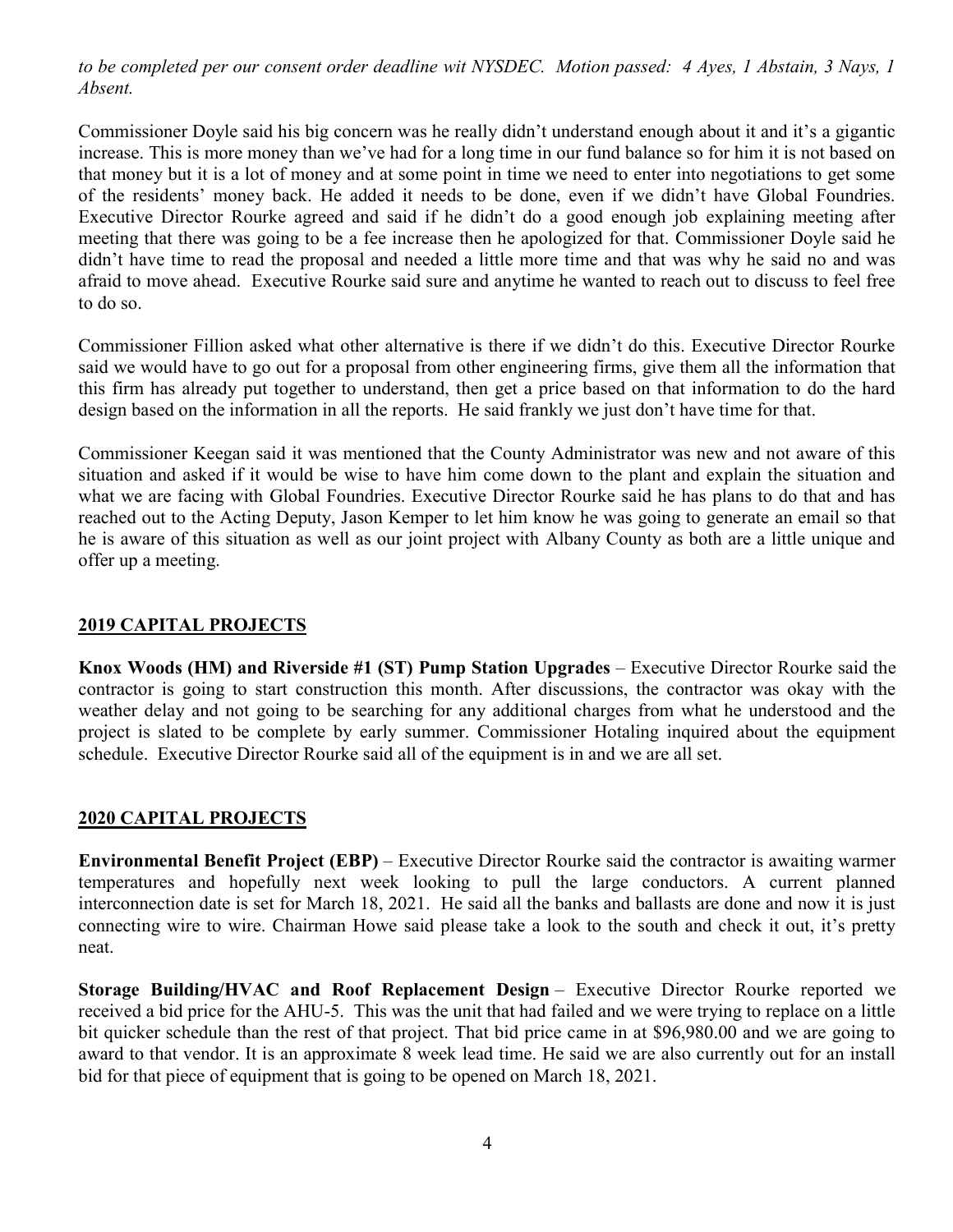Interceptor Relining Phase VIIB – Executive Director Rourke informed we are still working on the Office of the State Comptroller (OSC) application. He received review comments from our bond counsel and OSC is very particular about some of the items and definitions and he needs some assistance from the County Treasurer's office as well as the Real Property Dept. to obtain that information so, he will be forwarding that information to those departments and hopes we can get that approved for submission next month. That will push the bid date out from early summer to September or October.

Riverside (Stillwater) I&I Reduction Design – Executive Director Rourke reported he received the schedule yesterday from the engineer. The hope is that design will be completed by July 1st so we can bid the project in July or August and then award in September of this year. He is hopeful construction can start this year. We have done some good CCTV work internally with our own equipment and shared that with the engineer so they can see the condition of the pipe and put those specifications together.

Saratoga Springs Pump Station and F.M. Evaluation and Design – Executive Director Rourke reported we are working on getting some of the forcemain structures cleaned out so we can get the engineer on site to look at access points, debris, and how much pipe is available to be able to tie their instruments into to get a physical reading on the pipe. In parallel the engineer is working on the station and pump upgrade itself as well.

# 2021 CAPITAL PROJECTS

LED Lighting Upgrade – Executive Director Rourke said the County Attorney's office is finalizing the task order for execution. Once that gets executed we can continue to move forward with ordering equipment and scheduling that work.

Secondary Clarifier Gate and MCC Replacement – Executive Director Rourke informed there was a site walk a week ago with the engineer and that went very well. He said they looked at all of the secondaries and understood the testing they are going to be doing. He informed that one of the sub contractors will be on vacation in March, so we are planning on performing a lot of the testing in April which works out better with the warmer weather.

# **MISCELLANEOUS**

Adirondack Lab SPDES Sampling/Analysis – Executive Director Rourke said this item was discussed last month and he thought he had authorization to approve the change order because it was less than 10% but apparently that is only for public works projects. He said this isn't necessarily a public works project so we need a motion to approve an increase to the 2020 contract for Adirondack Environmental in the amount of \$3,558.00 for the extra sampling that was performed for chemical oxygen demand (COD) and carbonaceous biological oxygen demand (CBOD) testing that was done in 2020. Chairman Howe entertained a motion.

Commissioner Loewenstein made a motion to forward a recommendation to the Board of Supervisors to authorize an amendment to the agreement with Adirondack Environmental Services, Inc. in the amount of \$3,558.00 for work performed in 2020, increasing the total 2020 contract to a not to exceed amount of \$78,058.00. Commissioner Doyle seconded the motion. No discussion. Motion passed: 8 Ayes, 1 Absent, 0 Nays.

Infrastructure Capacity Resolution – Executive Director Rourke said there was an Infrastructure Capacity Resolution attached to the agenda packet that he thought wise to entertain. He stated when a developer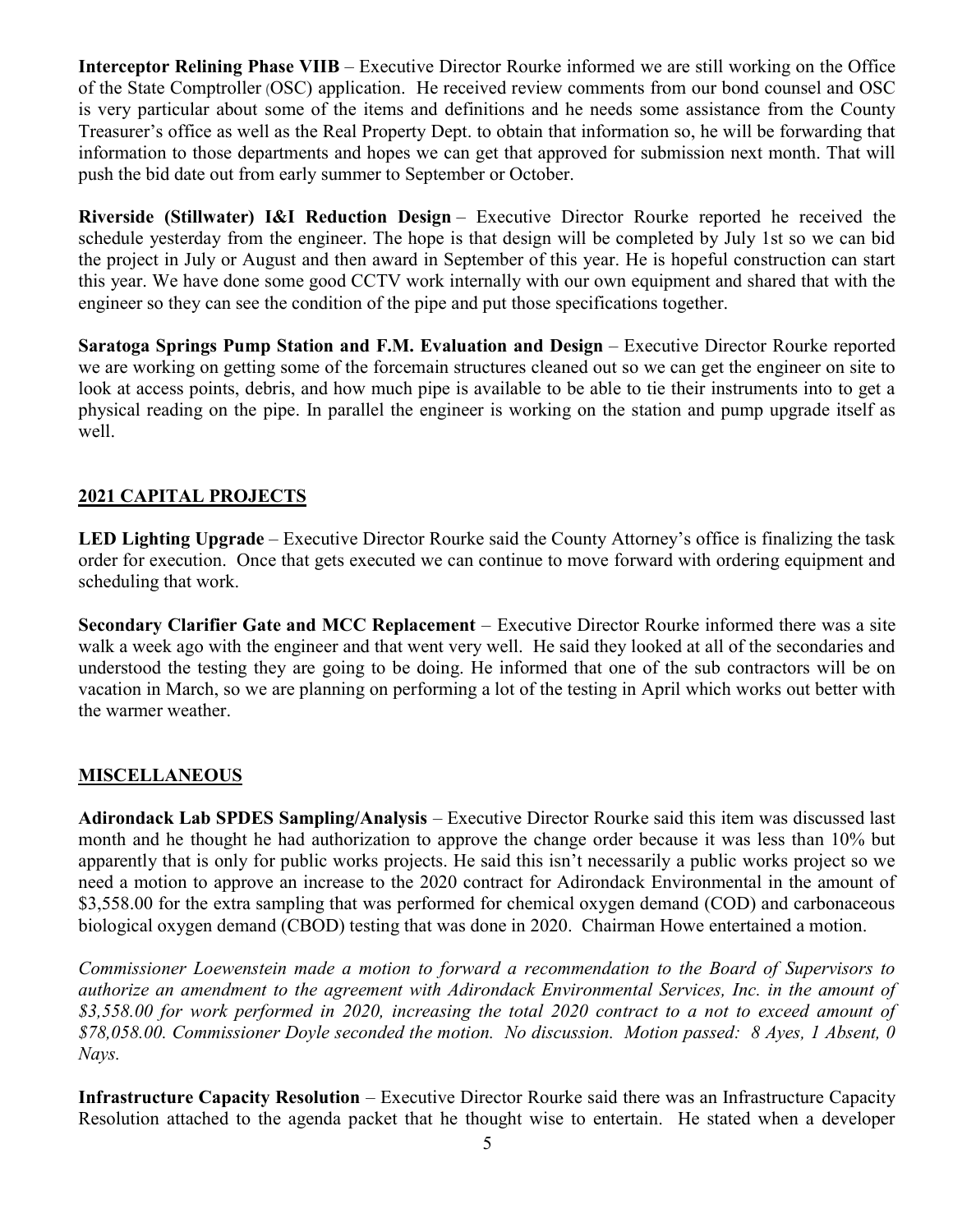submits plans to connect to an existing infrastructure they need to submit permits, plans, and an engineering report explaining the flows that will be connected to our existing system. SCSD takes all that information along with our existing information and determines if we have a capacity issue in our system, which is a NYSDEC requirement. SCSD provides NYSDEC with a reserve capacity letter and they depend on us for that effort. Executive Director Rourke said he wanted to memorialize what our policies are in a resolution through this Commission. The resolution states if an owner or developer reaches 85% capacity of a gravity pipe, SCSD is going to require they upgrade that pipe. If they reach 90% of a pump station or force main capacity, SCSD is going to require them to upgrade that force main or pump station. He said that was his thought process behind that, we have been operating this way and he wanted to memorialize that. Chairman Howe asked if there has been a resolution for capacity before. Executive Director Rourke said not that he could find.

Chairman Howe entertained a motion for discussion.

Commissioner Loewenstein moved the following Resolution SD 2-2021 to memorialize certain criteria for approving new project connections to existing Sewer District infrastructure, seconded by Commissioner Doyle:

### RESOLUTION NO. SD 2-2021

 WHEREAS, Saratoga County Sewer District #1(SCSD) reviews and approves connection of new projects to existing infrastructure, and

 WHEREAS, the NYSDEC requires that SCSD understands available capacity, engineering standards and relies upon SCSD's reserve capacity process to ensure compliance with said standards, and

WHEREAS, from time to time a property owner applies to connect to a portion of the SCSD's sewer system that is reaching capacity and that infrastructure must be upgraded, and

WHEREAS, there are multiple projects submitted to SCSD at the same time, and long lead times are associated with the design and installation of upgraded infrastructure by the applicant connecting, now therefore be it

RESOLVED, that a property owner that requests approval of a project that generates a flow greater than 85% of the total capacity of a gravity system or 90% of a pump station or forcemain, as determined by SCSD approved engineering calculations OR actual flows measured as required by SCSD, shall be responsible for all costs associated with the design and installation of the infrastructure required to increase the capacity, and be it further

RESOLVED, SCSD and this Commission reserves all rights and authority to make the sole determination if the existing infrastructure is at the 85% or 90% capacity as described based upon the information submitted by the property owner at the time connection is requested. Discussion

Commissioner Loewenstein asked if the Sewer District always memorialized its policies based on resolutions or is this something special. Executive Director Rourke said when there's interaction between potential public entities and private entities such as development or reserve capacity, those have been memorialized via resolution like our Rules and Regulations which explain dedications, permits and connections to our system. He said he felt this more fell under that umbrella rather than a letter stating SCSD will respond back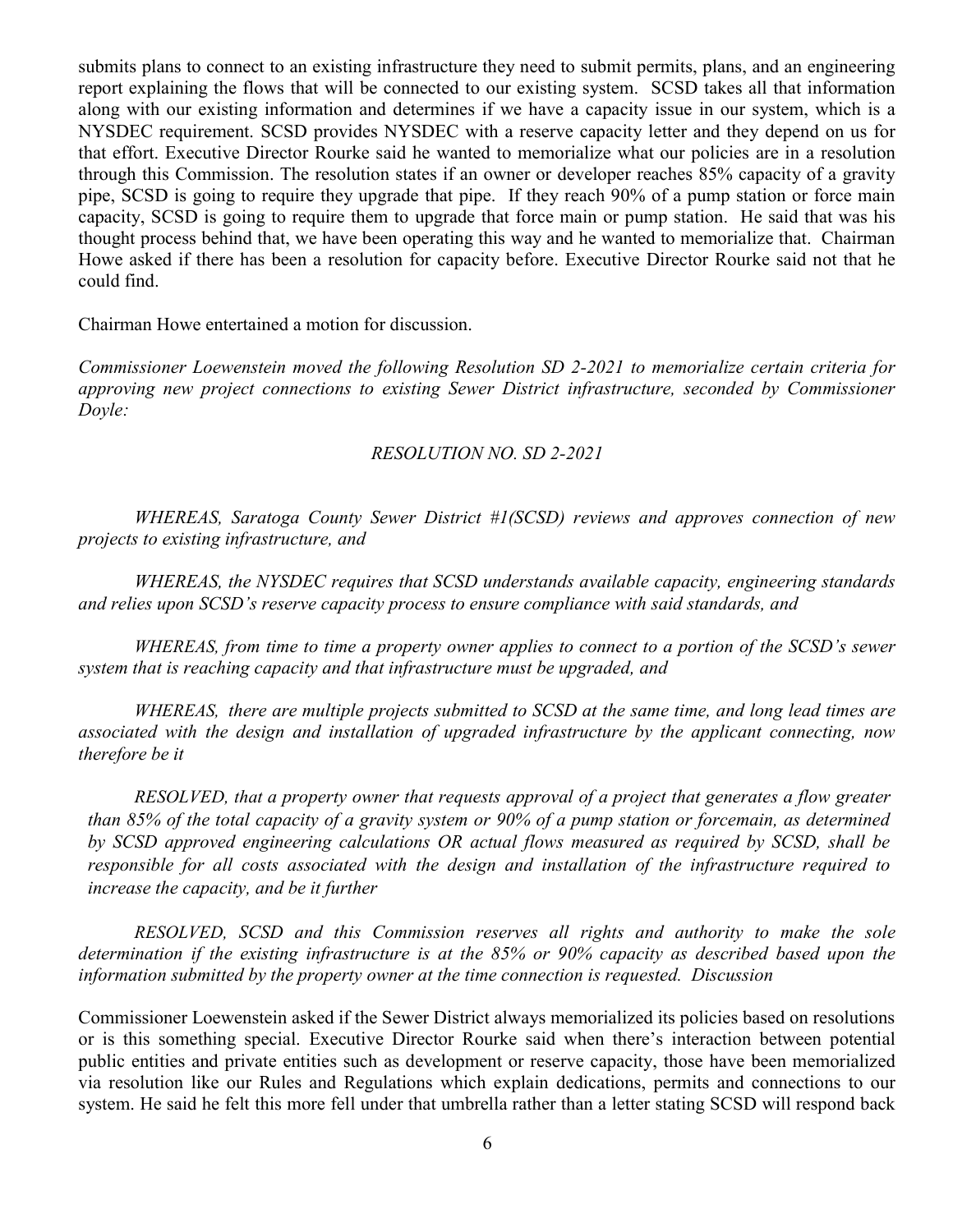within 30 days. He added this is more concrete for a lack of better terms of percentages, calculations, and flow studies and a developer having to spend their own funds to then dedicate to the Sewer District based on some of the items he just mentioned. Commissioner Loewenstein asked if this has been an unwritten rule and inquired if we had any projects on the horizon where we know this is going to be a problem and do we need this memorialized to stand behind that. Executive Director Rourke said there is some pushback but he thought it wise because we have been doing it for so long. He wanted to get the Commission's input and approval for such a policy knowing that developers are tax payers as well and to make sure that everyone is on the same page.

Chairman Howe asked Attorney Naughton if he found this to be in order. Attorney Naughton said his experience at the state level was typically when you establish standards or criteria they should be published. State authority is enacted in the form of a statute that provides a general directive, and then an administrative body or agency adopts rules and regulations as an interpretation of that law, and the adoption of rules and regulations allow the public to become aware of new standards and criteria. There are sometimes deviations from that typical process with the adoption of certain guidance documents that guide staff and the public on what the criteria and standards are, but Attorney Naughton said he is not as familiar with Sewer Commission resolutions and whether or not they carry the same weight as regulations. He understood the comment and said it is geared toward providing notice to those that could be affected by the formal establishment of standards and criteria, and whether the resolution should be published to provide notice to the community so that they are aware of the standards and criteria prior to embarking on any type of project. He said he is not familiar enough with that process yet and would like to look into it to be able to give a more qualified answer.

Chairman Howe said he didn't think holding off one month would be a problem. Chairman Howe said how about we come back with some points of discussion next month and entertain a motion then. Executive Director Rourke agreed and said this was more for discussion purposes. Chairman Howe offered to amend the initial motion and table it until next month.

Commissioner Loewenstein made a motion to amend the initial motion and table the motion for Resolution SD 2-2021 to memorialize certain criteria for approving new project connections to existing Sewer District infrastructure until council can verify proper policy, standards and regulations and bring it back for further discussion next month. Commissioner Doyle seconded the motion. No discussion. The Motion was tabled: 8 Ayes, 1 Absent, 0 Nays.

Commissioner Loewenstein said he had a question related to the Sewer District's total capital projects and the advent of the proposal for the \$34M project with professional, construction and inspection fee included to be approximately \$37M to \$40M, and asked if that was baked into our overall capital plan and fee. Executive Director Rourke said yes it was and he thought that number was \$39M now. Commissioner Loewenstein said okay and thank you.

# EXECUTIVE SESSION

On a motion by Commissioner Cannon and seconded by Commissioner Bisnett, the Commission moved to go into Executive Session with legal counsel and staff present at 3:39 p.m. in accordance with the Open Meetings Law (Public Officers Law § 105(1)(2) for a discussion with Counsel regarding pending litigation regarding the 2008 plant expansion project. Motion passed: 8 Ayes, 1 Absent, 0 Nays.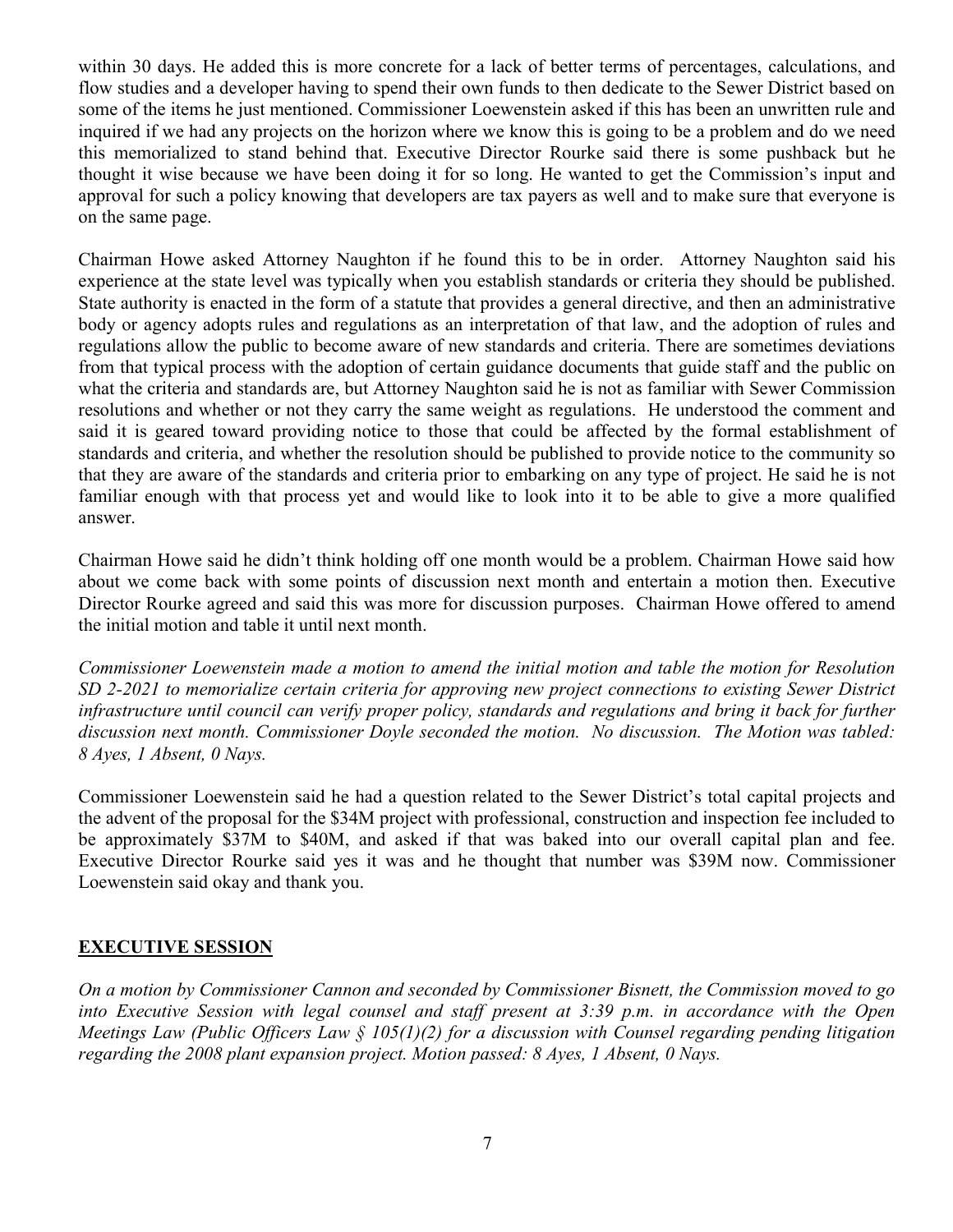On a motion by Commissioner Cannon and seconded by Commissioner Doyle, the Commission moved to go out of Executive Session at 3:59 p.m. in accordance with the Open Meetings Law (Public Officers Law §  $105(1)(2)$ . Motion passed: 8 Ayes, 1 Absent, 0 Nays.

## **ATTORNEY REPORT** – No Report

## DEDICATIONS – None

Chairman Howe said he thinks the last piece of business we have is the letter regarding Heritage Springs. Executive Director Rourke said yes, there were actually 2 more items he did not get on the agenda and he apologized for that.

First Executive Director Rourke said if you recall last meeting there was the motion to send a letter to the Town of Milton regarding Heritage Springs and our intent to take it over if everything was done properly and there was no debt on the system. The letter was attached to the agenda packet for the Commissioners. He said he believes they may be having their rate hearing today on Heritage Springs so we may hear something about that soon. Chairman Howe said he heard the supervisor cancelled that meeting with no future date posted at this time.

Lastly, Executive Director Rourke said if the Commission recalled Supervisor Richardson from the City of Mechanicville asked us to look at a reimbursement program above and beyond what we already did with the scale of charges modifications that were done at the end of last year. Chairman Howe said this was particularly for restaurants, correct? Executive Director Rourke said it was initially thought that it would be for all small businesses that were affected by Covid for this program. He said we were going to try to set aside \$325,000.00 for other businesses; however, some research was done by Attorney Naughton and the Office of the State Comptroller (OSC) for reasons that he understands much better, it's not necessarily a legal proceeding to be able to do this reimbursement program, so basically it is off the table. Chairman Howe asked if anyone explained that to Supervisor Richardson. Executive Director said he did and he understood and thanked the Sewer Commission and Attorney Naughton for their effort.

Executive Director Rourke said Supervisor Richardson asked if there was anything else we could do. The OSC comptroller was okay with what we did with the scale of charges as that was well within the authority purview of this Commission and the Board of Supervisors but that was a onetime thing. The only other thing he could think of was possibly waive late fees for new constructions homes, businesses and plazas. He explained the Sewer District bills those entities prior to going on the county tax roll and if they don't pay their bill we assess a 1% late fee. He said this Commission could possibly waive those late fees for 2021. Executive Director Rourke said Attorney Naughton looked into that to see if we have the authority to do that. Attorney Naughton said he didn't find anything that specifically stated the Sewer District could or could not do that. County Law §266 states the Sewer District can establish penalties by rule and regulation with a 1% penalty for late fees but there is nothing that talks about circumstances where you can waive the fee. He said a similar provision appears in real property tax law when people do not pay their real estate taxes, the county can waive penalties and interest specifically in statute. However, he did not find anything similar and said that doesn't necessarily mean we can't waive the 1% penalty. Executive Director Rourke added or possibly amend the 1% to 0% through the remainder of 2021.